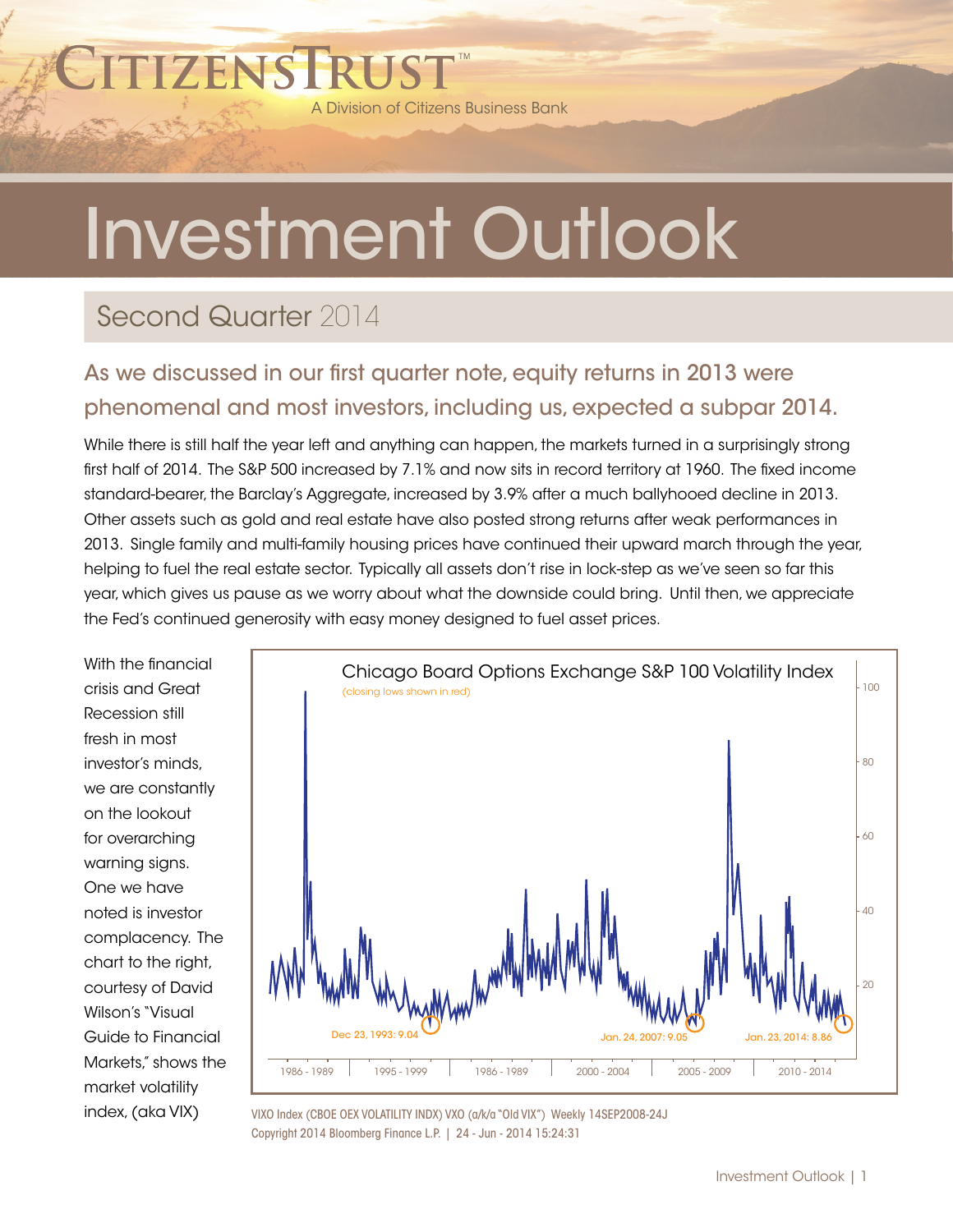hitting low levels only seen twice before in the past 30 years, both prior to market corrections. The VIX is typically referred to as the market's "fear gauge," and the low level suggests that investors aren't afraid today. We take notice of that type of extreme sanguinity.

#### Why Not the Dow?

When we discuss US equity markets we typically reference the performance of the Standard & Poor's 500 ("S&P 500" or "S&P"). On more than one occasion we have been asked "why don't you use the Dow instead?" The "Dow" of course refers to the Dow Jones Industrial Average, the most famous market index in the world. Without becoming too esoteric, the Dow typically doesn't meet the requirements of an index to be used for portfolio comparison purposes. Because it is price weighted, as opposed to the market cap weighting of the S&P 500, the Dow is virtually impossible to replicate in an actual portfolio. In a price weighted index like the Dow, the stock with the highest price per share dominates the index. If a stock in the Dow were to split two for one, it would have roughly half of its prior weighting in the index unless an adjustment was made. In the case of the Dow, an adjustment is made to factor for splits, dividends, and other corporate actions. This adjustment is extremely difficult to accomplish in an actual portfolio and typically not additive to investment returns. Overall, this methodology isn't logical in a portfolio context. Therefore, we use the S&P as our equity index.

#### The Economy

Something happened along the way to economic recovery: a really bad quarter. First quarter GDP came in at a startlingly weak -2.9%. While many expected soft results as much of the Midwest and East Coast experienced horrific weather, the results were dramatically weaker than anyone anticipated and the worst performance by the US economy since the first quarter of 2009. While we agree with most pundits that much of what ailed the economy was temporary in nature, we found the magnitude of the decline quite shocking.

There have certainly been some positive economic indicators that would indicate a rebound in second quarter GDP; however,at CitizensTrust, we are looking a bit longer term to see how sustainable a rebound will be, assuming it occurs at all. The inflation measures, including forward expectations for inflation, have been increasing, which is good for the Fed even though it is bad for the consumer. The logic behind pushing inflation is that eventually rising prices will result in rising wages and allow cheaper dollars to be used to pay back the outstanding debt of both the government and individuals.

Slow economic growth combined with inflation gives us pause as we vaguely remember the stagflation that occurred during the Carter years. Stagflation is a difficult economic condition to combat because the theoretical remedies for slow growth exacerbate the inflation problem. Of all the potential economic outlooks, this is the one that truly gives us concern.

According to the National Association of Realtors sales of previously owned homes in the U.S. increased 4.9% last month, reaching an annualized rate of 4.89 million, the biggest one-month gain since August 2011. The median price rose 5.1% compared with May 2013, while the number of homes on the market increased 6%. The increase in inventory available for sale is certainly a sign of pent up selling demand and should help to moderate price increases going forward.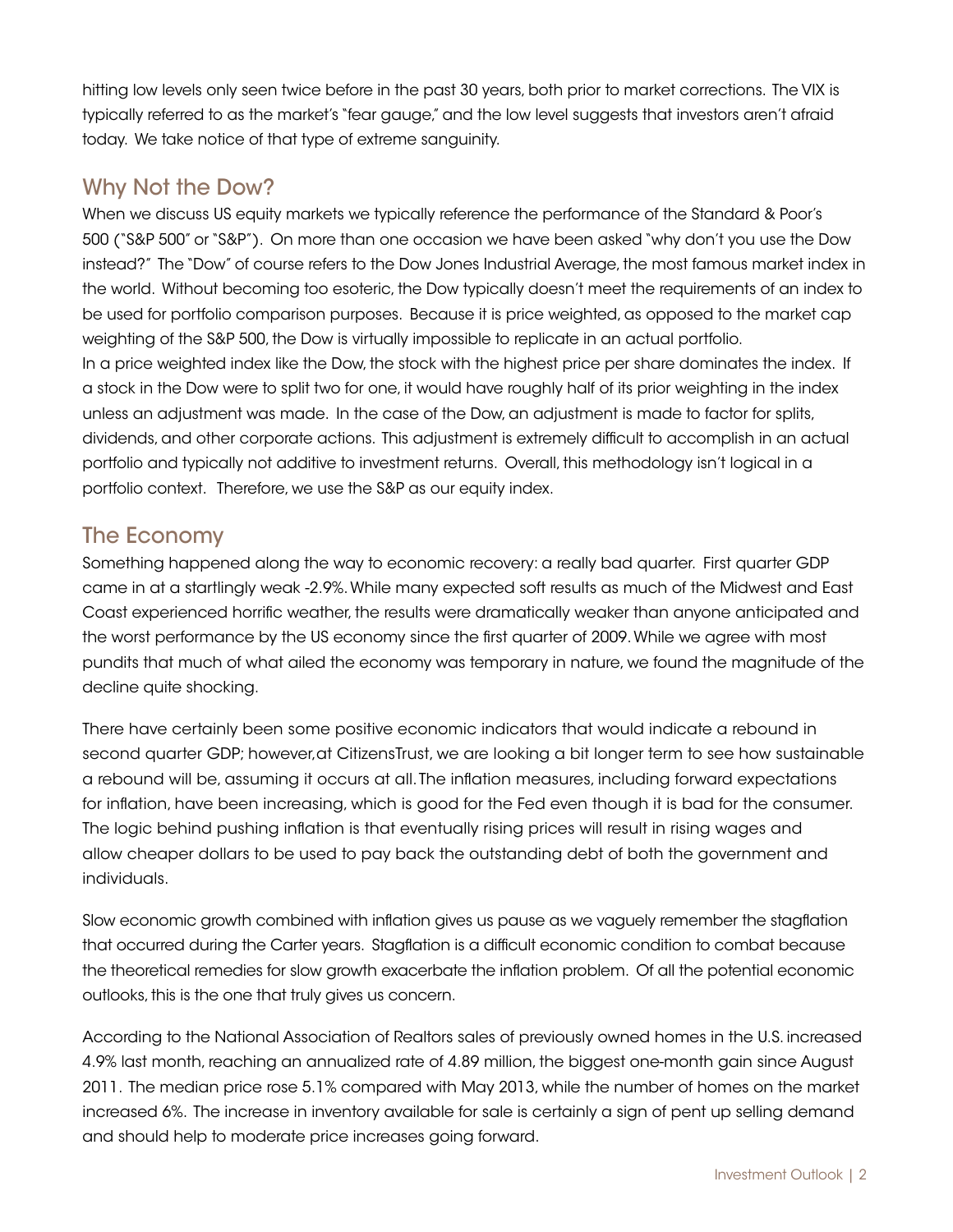Capacity utilization, the measure of how much of total production capacity is being utilized, has been rising steadily since late 2010 (see Bloomberg chart below). The most recent reading puts the measure at 79.1%, just below the level where we typically see robust hiring, wage increases, and capital spending take place. Should the economy recover from Q1s weak performance, the US economy could finally be at the cusp of a private sector-driven recovery for the first time since the financial crisis!



Copyright 2014 Bloomberg Finance L.P.

As we mentioned earlier, inflation continues to be both a worry and a goal. For manufacturers and consumers, inflation is a concern; for the Fed, inflation is a goal. A first quarter survey by the National Association for Business Economics found that US companies are starting to feel the effects of rising costs. Among respondents, 35% report higher wages, up from 23% in Q4. Meanwhile, 31% of respondents say material costs have increased, up from 15%.

#### The Fed and Fixed Income

The Fed began cutting back on its asset purchases (aka Quantitative Easing) last year, yet rates haven't moved in either direction since the cut began. Many clients continue to ask why rates didn't reverse in response to the Fed's reduction, and the answer is in the math.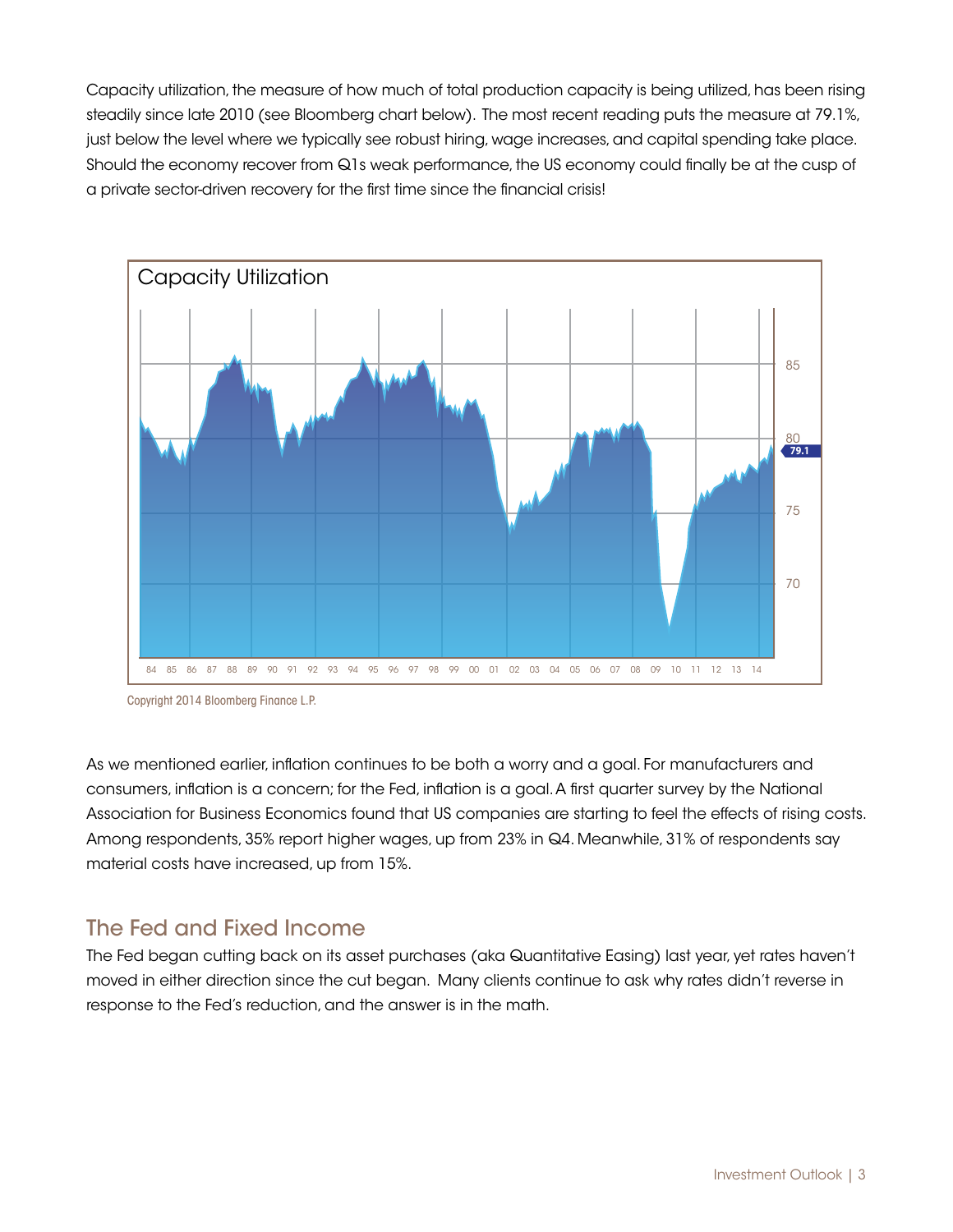At one point the Treasury was issuing over \$150 billion per month in new debt (on average) with the Fed purchasing \$85 billion in treasury and mortgage debt each month, \$58 billion in treasuries or roughly 1/3 of new issuance. Due to better tax collections, reduced spending from the sequestration, and the 2013 government shutdown, the budget deficit has improved from an annual rate of roughly \$1.3 trillion to \$550 billion. Even though the Fed is now purchasing a smaller dollar value of treasuries each month, they are purchasing a larger percentage of the new issuance than they were prior. This is a significant driver to lower rates.

Our concern with the Fed's responses is that they seem to be looking at current data and not looking ahead. In their most recent missive the Fed observed that economic activity had improved, which, after a -2.9% quarter could only mean they were looking at April and May data, a short data set indeed. We hope that their crystal ball includes a bit broader view and perspective, but history hasn't supported that wish.

Both Janet Yellen and Ben Bernanke must be feeling like Arthur Burns, the Fed chief in the 1970s. The US has been experiencing a slowing productivity rate similar to 1970s as food and energy prices absorbed an ever-increasing portion of discretionary income. Since the recession ended, our productivity rate has only increased at a pace of 1.4% as compared to 1.5% in the 1970s and the long term US average of 2.5%. Slower productivity growth means higher input costs (i.e., inflation) gets passed through to consumers in the form of price increases, but the benefits don't get passed along in the form of higher wages to employees.

#### Equity Markets

As we mentioned earlier, the S&P 500 closed the first half of 2014 at record levels, rising 7.1% YTD. Valuations continue to inch higher as earnings growth slows. The market is in an interesting position right now as it is slightly more expensive than last year and benefiting from the Fed's continued largess. There are two prescriptions for improved valuation:a market correction or higher earnings. The former is relatively unappealing to most investors due to the associated pain of opening your monthly statement and seeing a decline in market value. The latter, however, could be more devastating in the long run. We would assume that a significant increase in earnings would accompany an acceleration in economic growth. Theoretically, an acceleration in economic growth would force the Fed to finally tighten monetary policy, a trigger that has historically signaled the end of bull markets. The situation certainly makes it difficult to root for one scenario or another.

#### International

The geo-political environment is as dicey as we've seen since the Cold War ended. Unsettling issues have arisen in Iraq, Syria, Ukraine, Afghanistan, North Korea, and Central America. US foreign policy has been poorly defined and communicated, and the resulting tensions are creating potential hazards for both the residents of these countries and their neighbors. Old alliances are being tested, and new ones quickly formed in response. An example is a recent alliance for China to purchase energy resources from Russia. US analysts long thought such an alliance was improbable but, now that it has transpired, the benefits to both countries create additional pressure on the economic and military position of the US.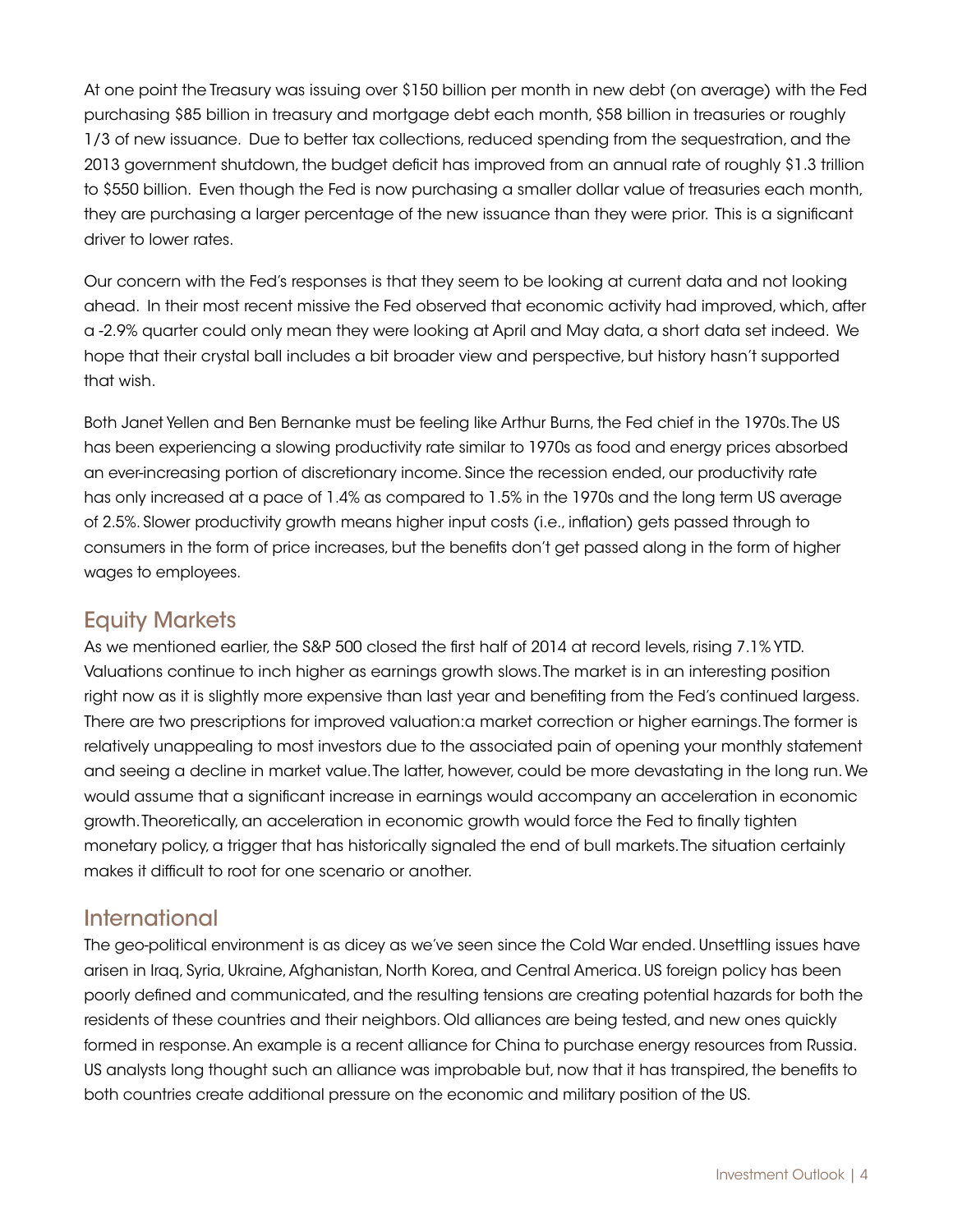One benefit of the international turmoil has been additional demand for US Treasuries, typically viewed as the safest security in the world. In addition to the Fed purchases discussed earlier, this flight to quality is also helping to keep our borrowing rates low.

The chart below, courtesy of Bloomberg, shows that the market (blue line) has continued to rise while the Misery Index (orange line, inverted scale) has continued to decline. In other words, the worse the environment has been for consumers, the better the market has performed. This type of analysis supports what we discussed in the last paragraph, that a weak economy is better for the market right now because it ensures the Fed will remain accommodative.



Copyright 2014 | 05 - Jun - 2014 15:25:45 Bloomberg Finance L.P.

#### Time Arbitrage and Patience

As long term investors, we feel that "time arbitrage" is a key competitive advantage in our investment philosophy. We even discuss this concept in our Policies & Procedures. Time arbitrage is the discipline that allows us to own securities that the rest of Wall Street shuns because of short term issues. Essentially we are taking advantage of Wall Street's short term horizon and leveraging our patient approach to own and buy securities that are temporarily oversold. Because we are less focused on quarter-to-quarter performance, unlike most of Wall Street, we have the ability to generate superior longer term performance by focusing on long-term value creation.